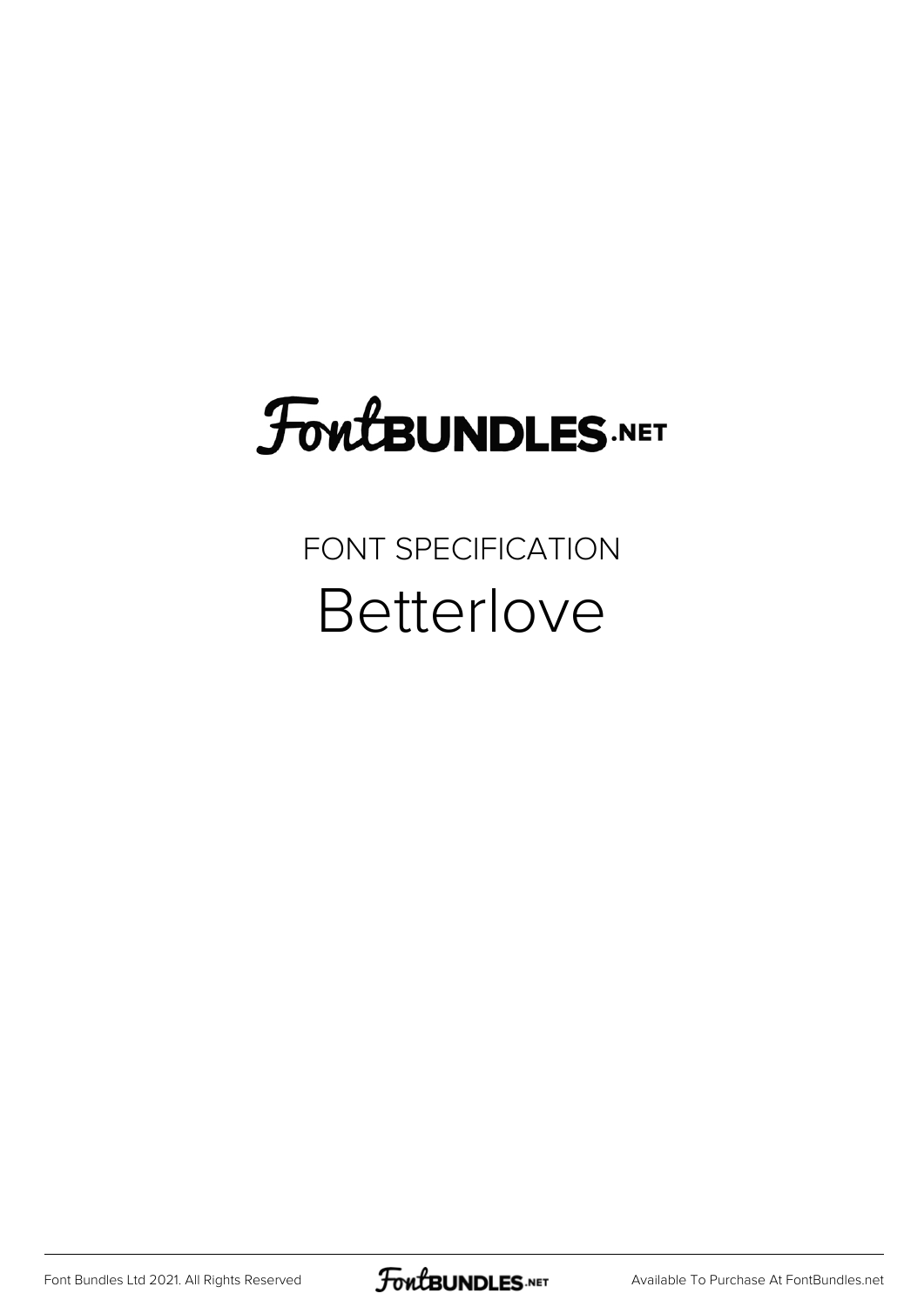#### Betterlove - Regular

**Uppercase Characters** 

### $A B C D E T G H 1 \partial \mathcal{X}$ l n $D \partial \mathcal{Y} Q \mathcal{X}$  $874.0001142$

Lowercase Characters

#### $\alpha\beta$  cole  $\alpha\beta\beta\gamma$  is kelm,  $\eta \circ \beta\gamma\gamma$  if  $\gamma \circ \beta$  $4.3$

**Numbers** 

## 0123456189

**Punctuation and Symbols** 

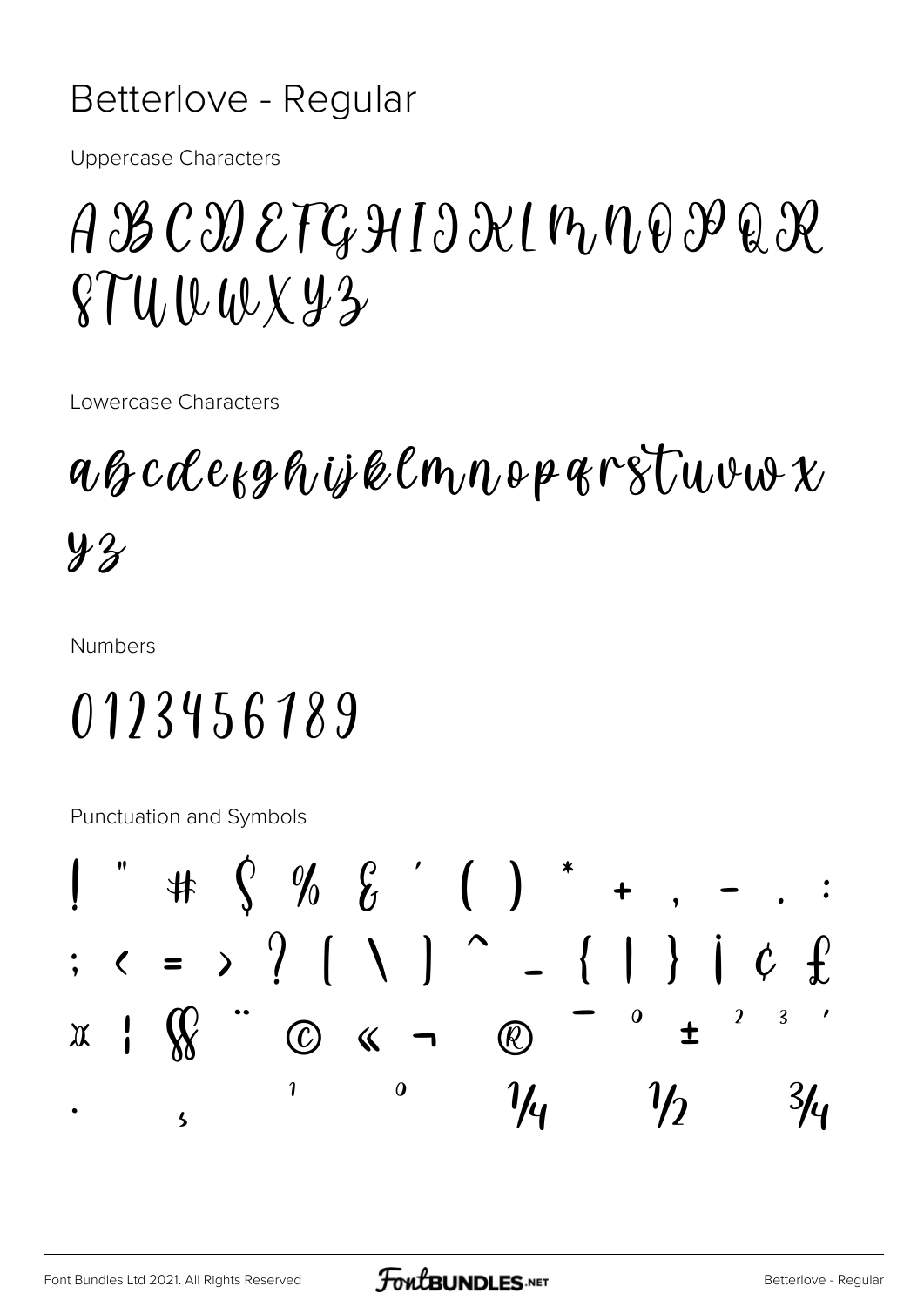All Other Glyphs

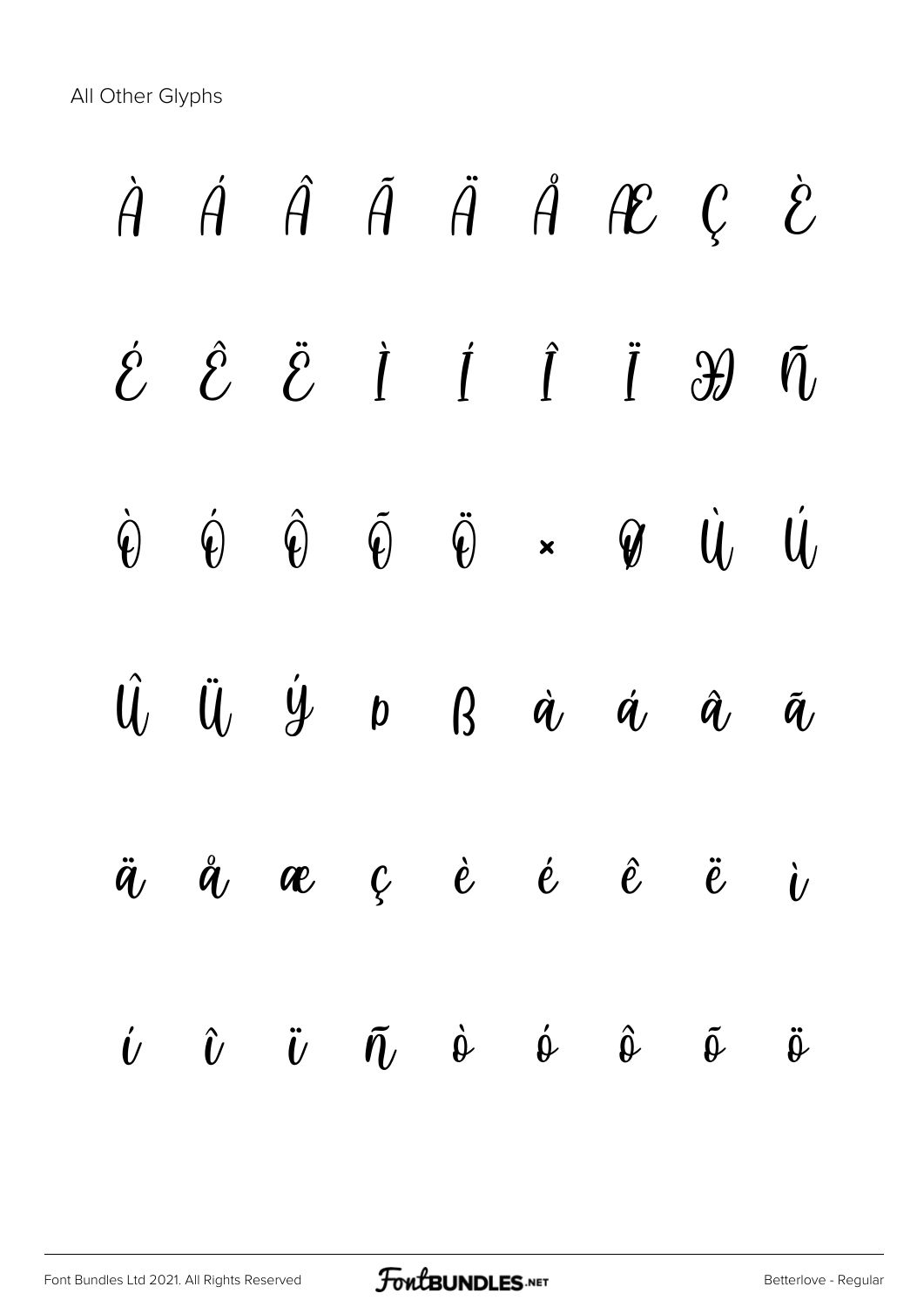